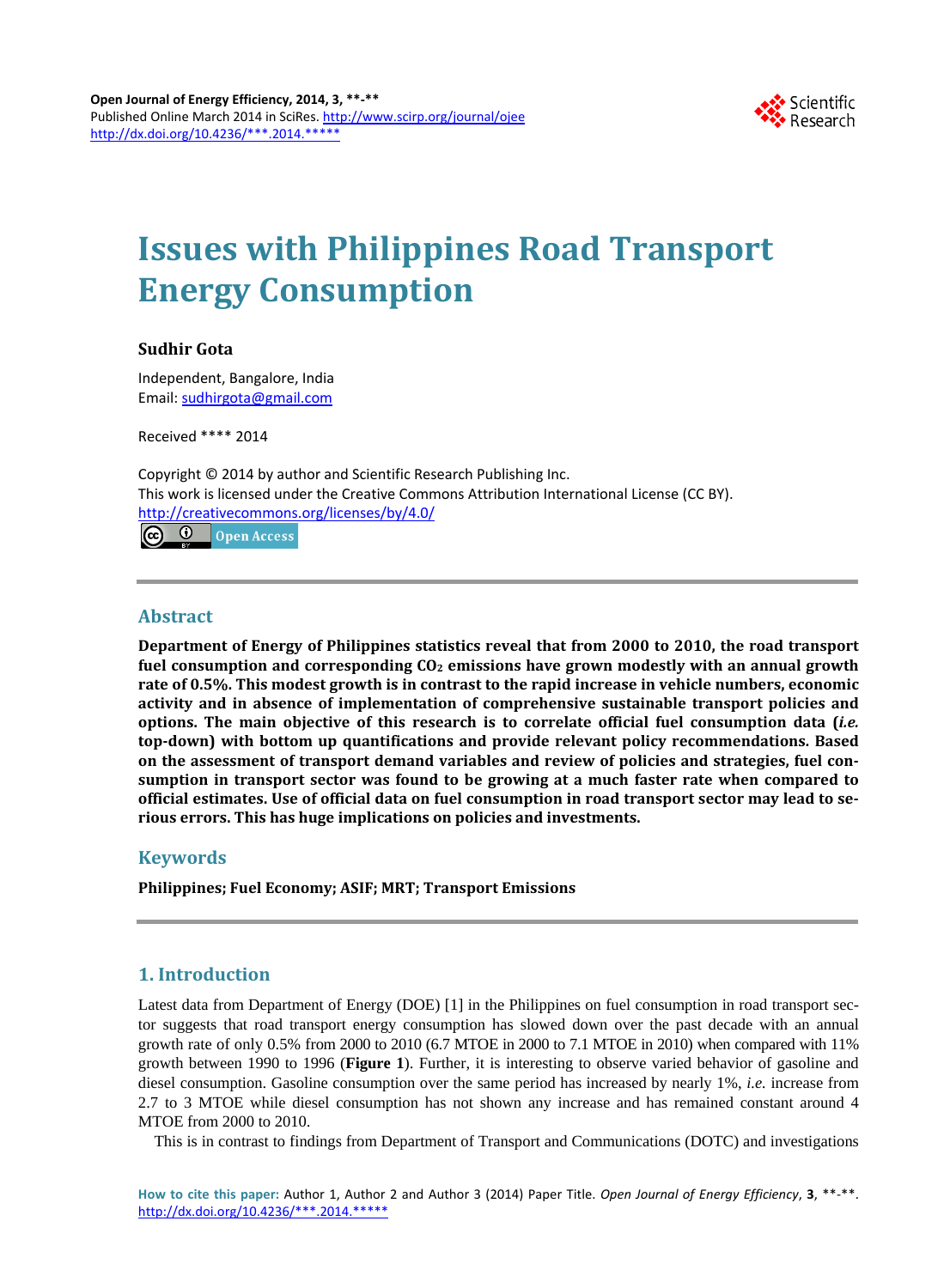S. Gota



done by other experts and agencies. Latest document on Clean Technology Fund Plan [2] for Philippines reports that road transport carbon emissions (or fuel consumption) have increased at 6% - 10% annually from 1990 to 2007 and this growth has resulted in relative doubling of transport share in the total emissions. Road sector dominates other modes in Philippines and accounts for nearly 88% share over the past decade.

Department of Energy of Philippines quantifies fuel consumption in road sector based on the top down approach or "Fuel Sold Approach". The total fuel sold is considered as a balance of primary fuels produced, plus imports, minus exports, minus international bunkers and minus net changes in stocks. This consumption value relates to use for the transport activity itself and not for consumption by the transport company for non-transport purposes and off-road activities. The top down approach is generally considered more accurate than the bottom-up (A-S-I-F) approach for quantifying overall consumption. Top down assessment gives the consumption values but does not explain the reasons behind the consumption values [3].

The main objective of this research is to correlate official fuel consumption data (*i.e.* top-down) with bottom up quantifications and provide relevant policy recommendations.

The structure of the paper is as follows: In Section 2, various bottom-up studies in Philippines are summarized and this discussion is followed by a review of road transport issues related to bottom-up modelling. In Section 4, analysis is carried out to investigate possible implications of fuel price increase and implementation of sustainable transport policies and options on fuel consumption. This discussion is concluded by correlating top down fuel consumption data with bottom-up estimates and possible scenarios are tested to derive recommendations.

## **2. Bottom-Up Quantifications**

Over the past decade, three major bottom-up studies have been carried out in Philippines road transport sector to quantify fuel consumption and  $CO<sub>2</sub>$  emissions as summarized below.

- World Bank led "A strategic approach to climate change in the Philippines: an assessment of low-carbon interventions in the transport and power sectors" [4]. This study estimated that the road transport GHG emissions have been increasing at an average growth rate of 3.1% and the diesel consumption from 2007 to 2010 was growing at 6%.
- Asian Development Bank led "Transport and Carbon Dioxide Emissions: Forecasts, Options Analysis, and Evaluation" [5]. This study estimated increase in road transport  $CO<sub>2</sub>$  emissions from 2005 to 2015 at around 2% and emissions from 2015 to 2035 to grow at 5.8%.
- Clean Air Asia led "Accessing Asia: Air Pollution and Greenhouse Gas Emissions from Road Transport and Electricity" [6]. The annual average growth rate from 2000 to 2010 was estimated to be 3.3%. Diesel consumption was estimated to growing at around 3%.

Clearly based on the assessments, the fuel consumption and emissions between 2000 and 2010 are growing at higher rates when compared to top down assessments. This aspect is dissected in more detail in subsequent sections.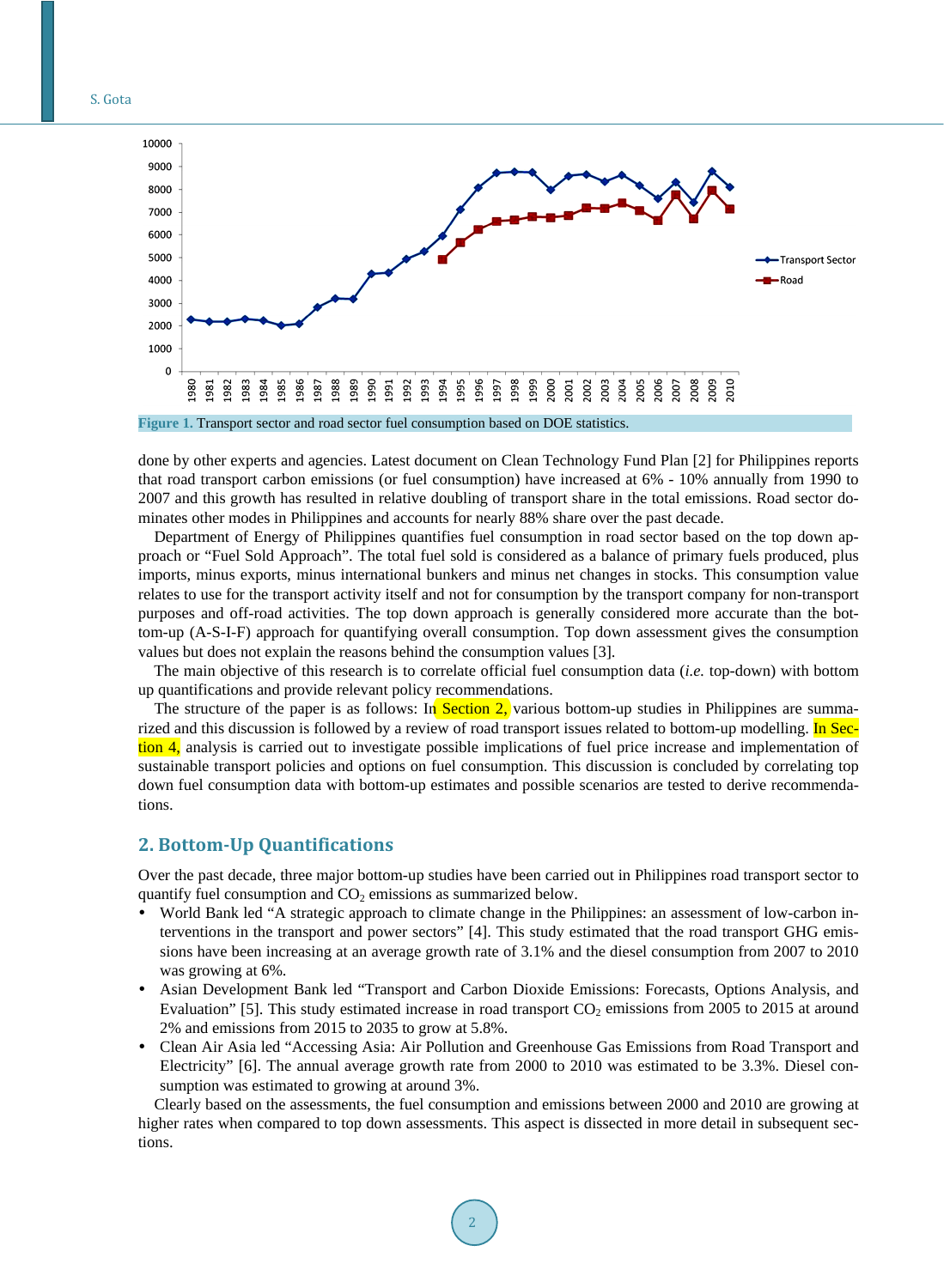## **3. Road Transport Growth in the Philippines**

**Table 1** captures growth in some of the transport parameters in the Philippines [7,8].

Growing economy with increase in income levels coupled with existing low motorization rates is influencing high growth in vehicle ownership. Vehicle ownership over 2000 to 2010 has increased at 6%. Motorization Index *i.e.* vehicles for 1000 people increased from 48 to 72 within a decade. Among vehicles, the fastest growing mode was two wheelers with nearly 11% annual increase while buses increased only marginally (**Table 2**). This is a pointer towards public transport especially buses not being effective enough in Philippines to address growing demand for mobility. Increase in number of driving licences (3.6%) point towards increase in number of drivers in the Philippines road network.

|                                                                      | 2000       | 2002       | 2004       | 2006       | 2008       | 2010       | Growth<br>Rate |
|----------------------------------------------------------------------|------------|------------|------------|------------|------------|------------|----------------|
| Population                                                           | 77,651,848 | 80,953,652 | 84,231,329 | 87,366,573 | 90,371,287 | 93,444,322 | 1.87           |
| GDP/Capita (Current US\$)                                            | 1043       | 1005       | 1085       | 1399       | 1921       | 2136       | 7.43           |
| Road Energy Consumption<br>(KTOE)                                    | 6779       | 7202       | 7412       | 6639       | 6726       | 7150       | 0.53           |
| Road KM (Infrastructure)                                             | 201,994    | 201,801    | 201,801    | 200,869    | 205,872    | 206624.1   | 0.23           |
| Total Veh (Millions)                                                 | 3.72       | 4.19       | 4.76       | 5.33       | 5.89       | 6.63       | 5.97           |
| Gasoline (USD)                                                       | 0.37       | 0.35       | 0.52       | 0.76       | 0.91       | 1.05       | 10.99          |
| LRT 1 Ridership Million (Annual)                                     | 102.37     | 107        | 96.84      | 111.08     | 138.04     | 156        | 4.30           |
| Driving Annual Licence                                               | 2,987,414  | 2,913,042  | 3,284,170  | 3,711,856  | 4,184,499  | 4,266,227  | 3.63           |
| Bridge Length (m)                                                    | 271,293    | 294130     | 282960.1   | 301365.3   | 327720.6   |            | 2.39           |
| <b>Traffic Fatal Accidents</b>                                       | 704        | 714        | 1054       | 674        |            | 1070       | 4.28           |
| Billion Vehicle Kilometer Travel<br>(World Bank)                     | 35         | 38         | 42         | 43         | 46         | 52         | 4.17           |
| <b>Billion Vehicle Kilometer Travel</b><br>(Clean Air Asia)<br>(CAA) | 71         | 80         | 89         | 97         | 105        | 117        | 5.15           |
| <b>Traffic Violations</b>                                            |            |            | 617,111    | 892,319    | 930,088    | 791,555    | 4.24           |

#### **Table 2.** Vehicle growth rate in Philippines.

|           | $2W + 3W$ | $Cars + SUV's$ | <b>Utility Vehicles</b> | <b>Bus</b> | Trucks | Total |
|-----------|-----------|----------------|-------------------------|------------|--------|-------|
| 1980-1990 | 8.12      | 3.41           | 5.08                    | $-0.46$    | 1.77   | 4.68  |
| 1990-2000 | 12.51     | 5.47           | 8.65                    | 6.62       | 6.20   | 9.1   |
| 2000-2010 | 10.98     | 3.42           | 2.10                    | 0.61       | 2.17   | 6.00  |

Interestingly, growth in diesel vehicles (5.3%) is outpacing gasoline vehicles (4%). Diesel cars are growing at 18% while gasoline cars are growing at only 2%. Diesel Cars share in total cars has grown from 4% to 14% within a decade. This growth however contradicts the official diesel consumption values as the diesel consumption has remained stagnant.

Infrastructure growth in terms of road kilometres has been slow but the major emphasis has been on paving road rather than on capacity increase. The increase in road bridges length establishes that infrastructure supply improvements have been carried out with sustained investment to try to accommodate traffic growth. Infrastructure expenditure as a share of the Philippines' GDP declined from 5.6% in 1998 to 3.6% in 2003 [9] and it has only averaged 2.7% of the GDP over the last decade.

In absence of subsidies, fuel prices especially gasoline has increased at 11% annually which can impact travel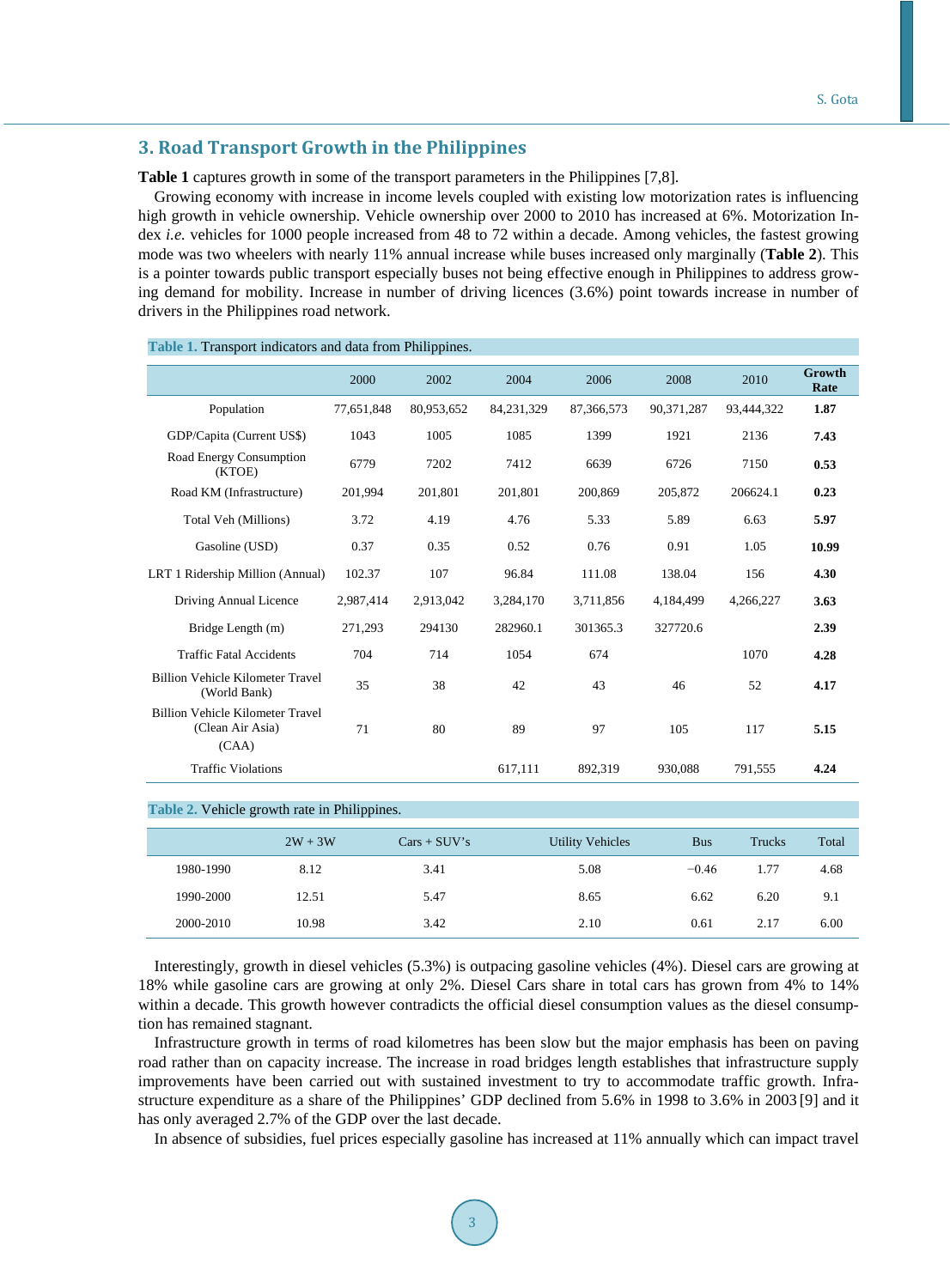demand and vehicle ownership. This impact is discussed in more detail in the subsequent section.

### **4. Analysis**

Based on the above overview, there could be now only two possible logical reasons which could explain the low reported growth of fuel consumption in Philippines road transport sector, 1) High increase in fuel prices and 2) impact of sustainable transport policies in reducing travel demand. Impacts of both these parameters are investigated below.

#### **4.1. Impact of Fuel Price**

Though, lot of research has been carried out in developed countries on fuel price elasticity, there is no literature available in Philippines on travel demand changes due to fuel price increase. Fuel price increase over a period of time will impact travel demand and fuel consumption in variety of ways *i.e.* change in origin or destination (relocation), increase in occupancy, increase in transit use, decrease in driving distance, increase in fuel efficiency, change in vehicle type (Ownership) etc.

Fuel prices have increased all across Asia though not in uniformity due to subsidies provided by the governments to artificially control the fuel prices. Philippines government passed the "Oil Deregulation Law" in 1998 and removed the subsidies in the fuel and deregulated the industry. With increased fuel prices, the cost of driving increased thereby having indirect influence on ownership. Economic linear regression of vehicle ownership with GDP per capita from 1981 to 2010 establishes impact on ownership of vehicles. The linear elasticity of ownership with GDP/capita decreased post 1998 as fuel prices started increasing at a faster rate as shown in below **Table 3**.

Clearly, the elasticity of car ownership with GDP/capita changes over the 1999-2010 period which means that with each unit increase in GDP/capita, the demand for car ownership has reduced in 1999-2010 period when compared with 1981-1998. It has been established that Car ownership growth rates rapidly accelerate at incomes around \$3000 to \$5000 per capita per year and then typically peak around \$10,000, followed by a slow decline under business-as-usual approach [10]. Clearly, increased gasoline prices can be an important factor here. Interestingly, demand for diesel cars also increased over this period. Also, large increase in two wheeler ownerships can be directly attributed to higher fuel efficiencies and low ownership and driving costs. Faster economic growth over last decade has attracted higher increase in number of vehicles. In case the fuel prices would not have increased, the vehicle growth would have been higher.

In order to understand the travel behavior changes with fuel price, MRT ridership variation is considered as a proxy variable and compared with monthly fuel price. Main hypothesis here is that MRT ridership reflects two growth scenarios, *i.e.* due to annual increase in ridership and due to shift of people from motorized modes to MRT due to fuel price increase.

By observing daily ridership per month variation with fuel price increase over 6 years [7,8], no clear trend could be established which could support theory of low growth in fuel consumption in road transport sector due to high degree of shift to MRT. The peak gasoline price was observed in 2008 where it crossed 60 pesos. Ridership did not reflect drastic increase due to shift of people from private modes to MRT during high gasoline prices. Clearly, fuel price increase does not appear to make any significant reductions in travel demand (**Figure 2**).

#### **4.2. Impact of Sustainable Transport Policies**

Significant reduction in travel demand due to appropriate policy initiatives can lead to modest growth in fuel consumption. The Philippine National Energy Efficiency and Conservation Program is probably the most ambitious plan launched between 2000 to 2010 period. This plan launched in 2004 was targeted to contribute towards the achievement of 60% energy self-sufficiency by 2010 and the avoidance of cumulative 50.9 million tons of

| <b>Table 3. Elasticity of ownership with GDP/capita.</b> |           |                |                  |            |        |
|----------------------------------------------------------|-----------|----------------|------------------|------------|--------|
|                                                          | $2W + 3W$ | $Cars + SUV's$ | Utility Vehicles | <b>Bus</b> | Trucks |
| 1981-1998                                                | 1.93      | 1.07           | 1.58             | 1.13       | 1.26   |
| 1999-2010                                                | 1.25      | 0.30           | 0.03             | $-0.04$    | 0.44   |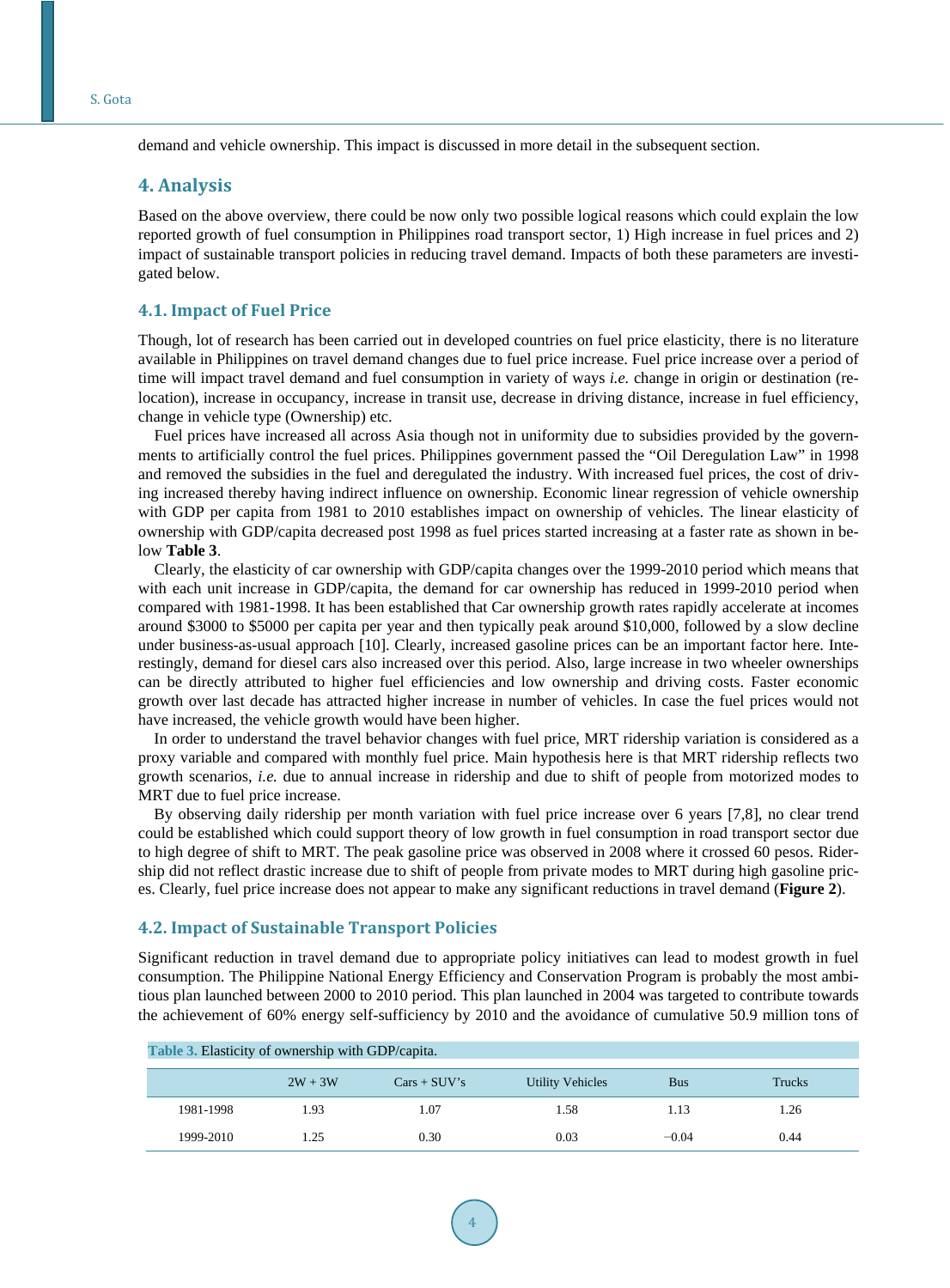

#### $CO<sub>2</sub>$  emissions for the period 2005 to 2014.

By 2012, Department of Energy had reported high impact of this initiative based on modest growth in total fuel consumption with savings in magnitude of 28 million barrels of oil [11] when compared with the baseline. Under this plan, the main initiative for transport sector was 'fuel economy drive' initiative to improve fuel efficiency of vehicles and to capture baseline data on fuel economy of vehicles. These drives are conducted mainly to educate people on ways to improve driving and to raise awareness on fuel efficiency of different types of vehicles on actual traffic conditions.

Philippines also initiated an additional information campaign, the "Road Transport Patrol", by Institutionalizing a Committee on Fuel Conservation and Efficiency in Road Transport (CFCERT) in 1998 [12]. This program targets a 5% reduction in fuel consumption by awareness raising and training. The activities focus on the campaign that provides consumers with information on the efficient use of fuel through proper vehicle maintenance, efficient driving and values formation among drivers through seminar/workshops, and the use of the media.

In order to decrease the carbon content of fuel and to reduce import of fuel, Philippines implemented Biofuels Act 2006. The main objective was to include 5% ethanol by 2009. However, this impact is accounted for in total fuel consumption in transport sector.

However, all the programs discussed above are mainly to improve fuel efficiency of vehicles by information campaigns, awareness raising and alternative fuel. The plans discussed above do not include development and implementation of fuel economy standards and radical improvement in public transport sector. Further, the main focus is on improving fuel efficiency through campaigns and not on reducing actual travel activity. Based on literature review, prominent initiatives over 1990-2013 are summarized below with qualitative assessment of impact over 2000-2010 and long-term impact (**Table 4**). The policies and strategies ratings have been rated based on following approach using expert judgement:

- "N" refers to no reduction,
- "L" refers to low, *i.e.* less than 10,000 tons/year,
- "M" refers to medium *i.e.* less than 100,000 tons/year and greater than 10,000 tons/year, and
- "H" refers to High *i.e*. greater than 100,000 tons/year.

As seen from the policy scorecard, majority of actions over 2000-2010 resulted in "No" to "Low" impact. In terms of Avoid-Shift-Improve approach [13], Philippines is mainly targeting improve aspect followed by shift and avoid. In Metro Manila, the main emphasis is on improving speeds. Philippines development plan-2011-2016 quotes speed improvement as a primary indicator in measuring success of Metro Manila's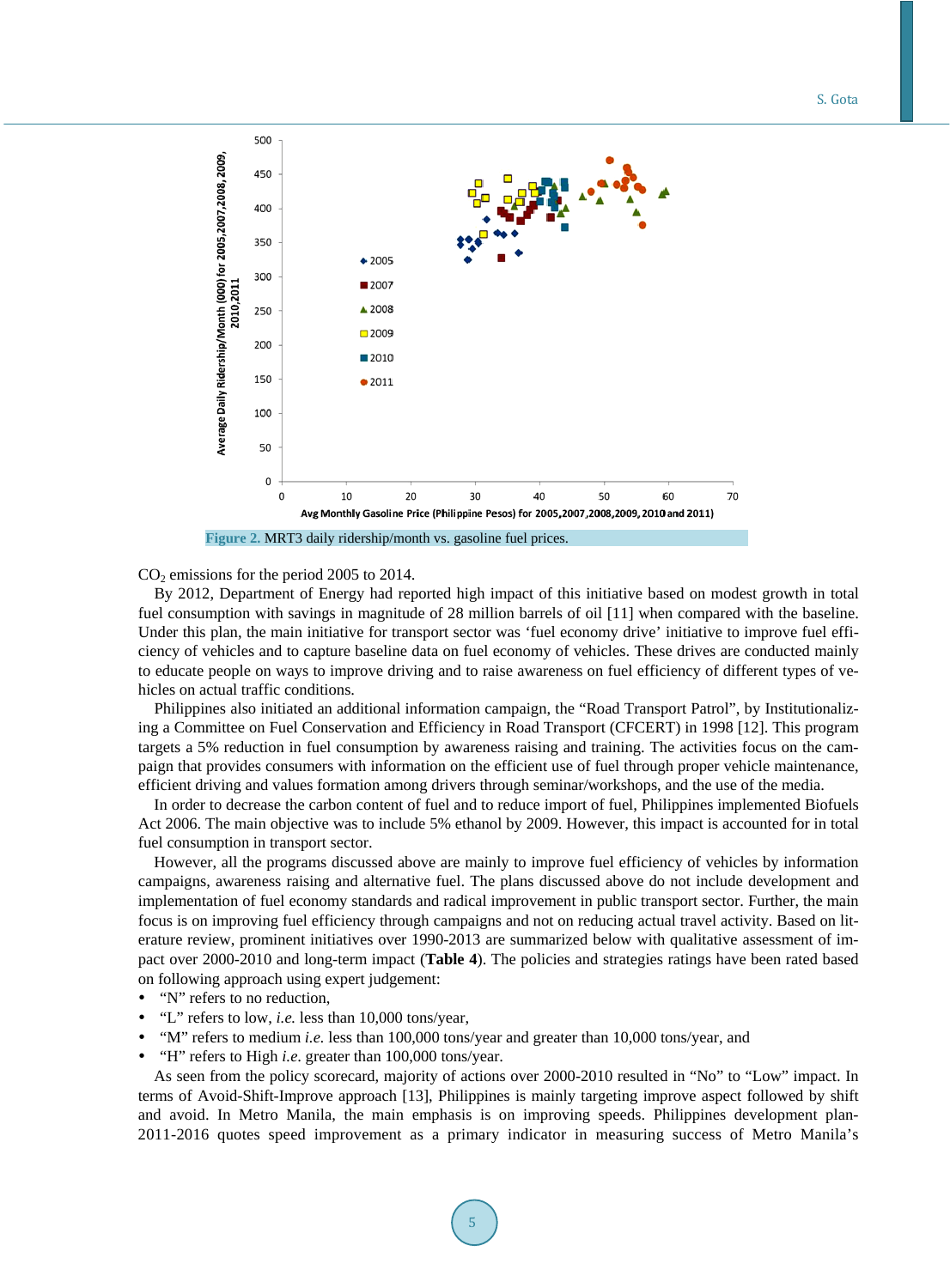| Policy/Strategy                                | Avoid | Shift | Improve Impact 2000-2010 Impact over | 2010-2030   |
|------------------------------------------------|-------|-------|--------------------------------------|-------------|
| <b>National EST Strategy</b>                   |       |       |                                      |             |
| Promotion of BRT system for metro cities       |       |       | N                                    | M           |
| Expansion of urban rail in Metro Manila        |       |       | М                                    | M           |
| Replacement of 2-stroke tricycles              |       |       | L                                    | L           |
| Bike on Bike off-LRT                           |       |       | N                                    | N           |
| Alternative Fuel                               |       |       |                                      |             |
| Biofuels as transport fuels                    |       |       | L                                    | L           |
| Natural gas for public transport               |       |       | L                                    | L           |
| Autogas (LPG) program                          |       |       | L                                    | L           |
| Jeepney engine replacement to LPG              |       |       | L                                    | L           |
| Fuel Efficiency                                |       |       |                                      |             |
| Road Transport Patrol                          |       |       | N                                    | N           |
| Nautical Highway System (RRTS)                 |       |       | N                                    | N           |
| Tricycle Management                            |       |       | L                                    | М           |
| Bikeways and Walkways Program in Metro Manila  |       |       | L                                    | L           |
| Number Coding Metro Manila                     |       |       | L                                    | L           |
| Daytime Truck Bans                             |       |       | L                                    | L           |
| Road User's Tax Law                            |       |       | L/N                                  | L/N         |
| Public transport strategic plan for Metro Cebu |       |       | N                                    | М           |
| Mega Manila Public Transport Plan              |       |       | L                                    | M           |
| <b>MVIS Program</b>                            |       |       | L                                    | L           |
| Adoption of Euro regulations                   |       |       | N                                    | L           |
| <b>Toll Roads</b>                              |       |       | N                                    | N           |
| Integrated Luzon Railway                       |       |       | N                                    | М           |
| E-Trikes                                       |       |       | N                                    | $\mathbf M$ |
| <b>Inland Water Transport</b>                  |       |       | L                                    | $\mathbf M$ |
| <b>Intelligent Transport System</b>            |       |       | L                                    | L           |
| High Standard Highway Development Plan         |       |       | L                                    | L           |
| Automated Fare Collection System               |       |       | N                                    | ${\bf N}$   |
| Davao Sustainable Urban Transport              |       |       | ${\bf N}$                            | $\mathbf L$ |

## transport strategy [14].

It quotes targets to measure success of Philippines development plan 2011-2016.

- Decreased travel time from 2.17 min/km to 1.57 min/km in 2016,
- Increase in travel speed from 27.79 Km/hour to 38.2 km/hour by 2016,
- Increased occupancy due to reduction of city buses-air-conditioned from 40 to 65, non-air-conditioned from 37 to 45.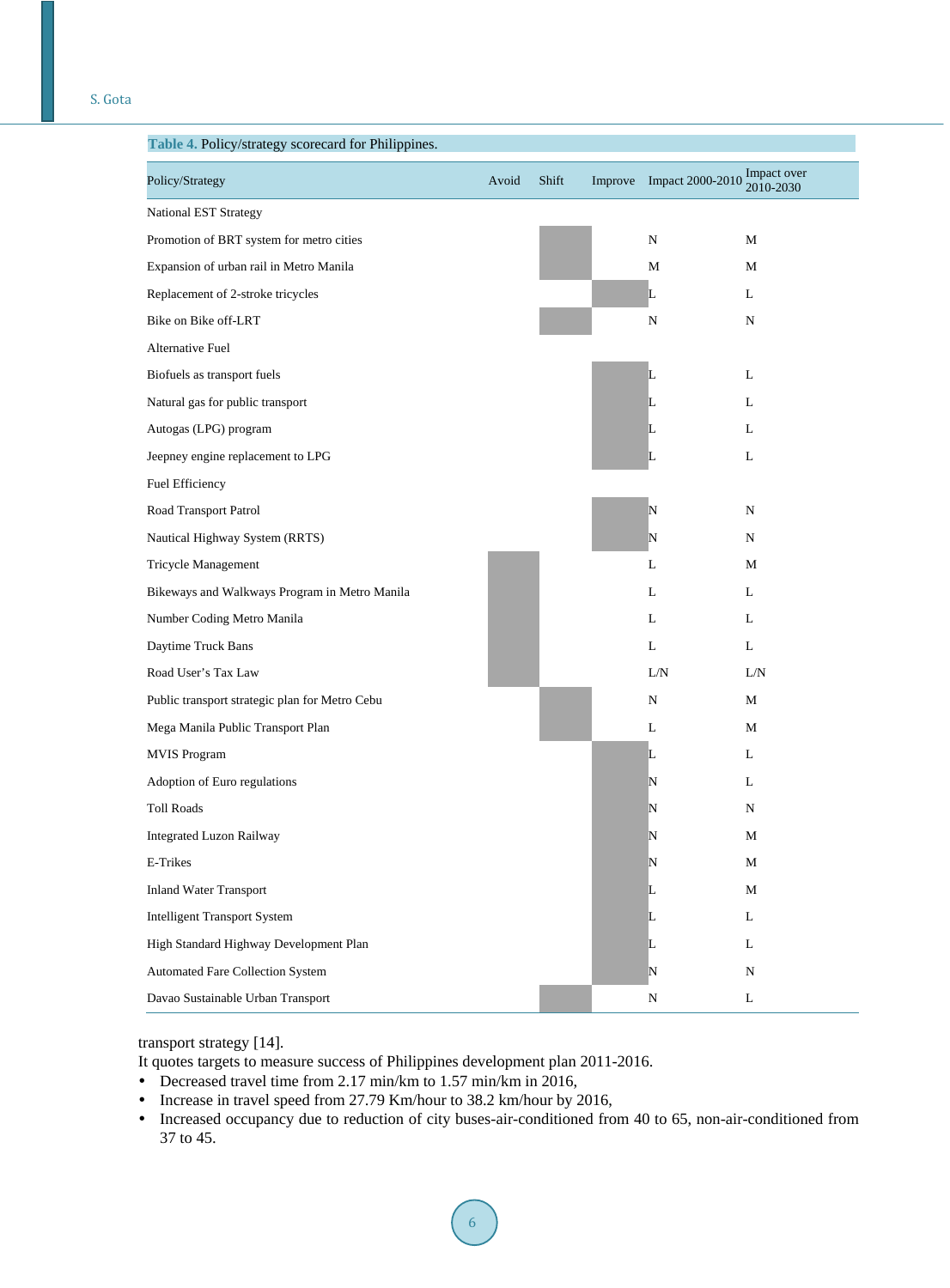Clearly, Philippines is mainly targeting "Improve" approach without actually implementing fuel economy standards for light and heavy duty vehicles. Improvements in energy efficiency as planned by the Philippines government does not compensate for increasing travel demand (*i.e.* increase in vehicles) and thus to expect modest growth in fuel consumption as stated by official statistics may not be realistic. By correlating top-down and bottom-up estimates and by developing possible scenarios, this aspect is investigated in detail below.

## **4.3. Correlating Top-Down and Bottom-Up Estimates for Energy Consumption**

Increasing vehicle population without implementation of fuel economy standards, would lead to high fuel consumption provided the average travel per vehicle does not reduce sufficiently. In order to investigate this, first input parameters in each bottom-up study is compared and a plausible scenario is developed based on CAA study [6] by modifying the travel activity data to achieve official gasoline and diesel consumption values.

Clean Air Asia's [6] gasoline estimates over the initial three years (2000-2003) closely follow the official fuel consumption values. But with increasing vehicle numbers and assumed constant travel, gap between estimates increase as the official statistics show marginal increase. Interestingly, the World Bank estimates closely follow the official gasoline consumption values after 2007 (**Figure 3**).

The World Bank [4] study uses a very low travel activity (2800 km/year) and low fuel efficiency (9 kmpl) for two and three wheelers which may compensate impact of each other in ASIF framework, *i.e.* vehicle with low efficiency with low travel activity may not make a huge difference in overall computations. In order to match the official gasoline consumption scenario, the average vehicle activity was reduced while keeping fuel efficiency constant in the CAA study and the results are tabulated below **Table 5**.



 **Figure 3.** Gasoline consumption values from top-down and bottom-up assessments.

| Modes          | <b>CAA</b> | Scenario  |        |           |  |  |
|----------------|------------|-----------|--------|-----------|--|--|
|                |            | 2000-2003 | 2004   | 2008-2010 |  |  |
| Car (Gasoline) | 8000       | 8000      | 7520   | 5871      |  |  |
| UV             | 36,003     | 36,003    | 33,842 | 26,422    |  |  |
| Motorcycle     | 4950       | 4950      | 4655   | 3635      |  |  |
| Tricycle       | 23,100     | 23,100    | 21,714 | 16,953    |  |  |

 **Table 5.** Assumed average vehicle travel comparison (CAA vs. Scenario).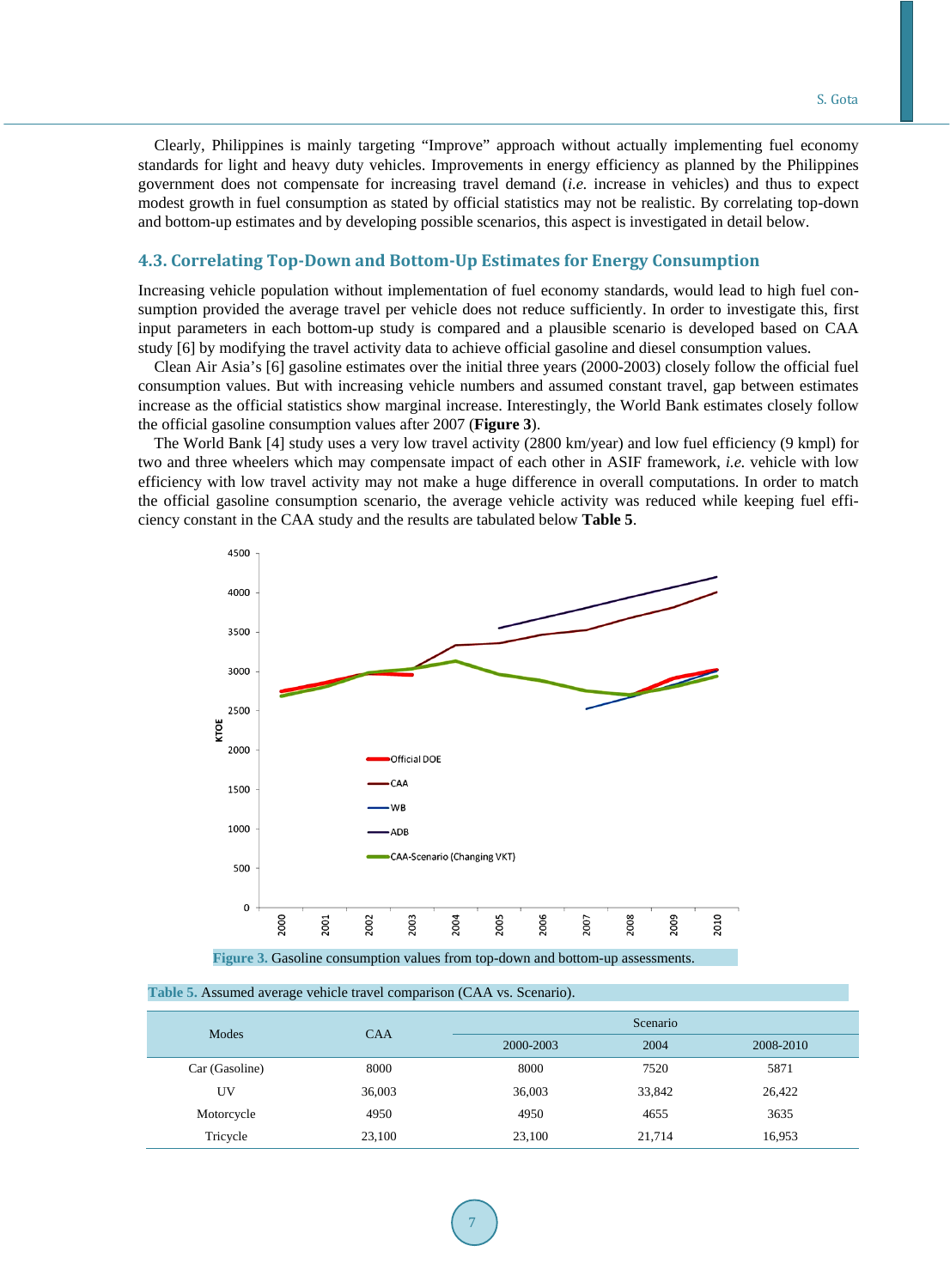In scenario of modest gasoline consumption growth, over the years, the vehicles need to drastically reduce the travel distance to compensate for the impact of increased vehicle numbers and replicate official low gasoline consumption growth values. In terms of modes, tricycles and jeepneys are the most "sensitive" modes considering high numbers and low fuel efficiency. In order to simulate official gasoline consumption, the average travel of vehicle needs to reduce from 2004 to 2008 at an annual rate of 6%. This is a very significant change in travel behavior. Independent research carried out suggests that on an average, tricycles operate around 70 to 80 km/day or 25,000 km/year [15] and jeepneys operate around 100 - 150 km/day which translates to a minimum of 35,000 KM/year. Clearly, drastic reduction in vehicle activity of tricycles and jeepneys cannot be really expected and hence gasoline consumptions values are set to grow rapidly. There is no argument in favor of 6% annual reduction in average vehicle travel from 2004 to 2008 as the main drivers to travel growth, *i.e.* population, fuel price and GDP/capita have not shown any huge variation over the last decade.

It is also very difficult to correlate diesel consumption values from top-down with bottom-up estimates as there is a big difference among all studies and with top-down assessments. The official diesel consumption values in road transport sector show huge variation (**Figure 4**). Below table presents one of the plausible scenario's with different average travel vehicle. In order to simulate official fuel consumption, the average travel of vehicle needs to reduce (when compared to CAA study) from 2000-2003 by 6%, 2004-2007 no change, 2008 by 6% and 2009-2010 by 4% (see below table).

Further, excluding diesel cars, all the other modes are commercial in nature and to assume drastic reduction in vehicle activity is difficult as it is directly linked with livelihood. The most sensitive mode is Jeepney (UV) and to assume Jeepney which travels around 120 - 150 Km/day to travel only around 24,000 km/Year is not appropriate (**Table 6**).



 **Figure 4.** Diesel consumption values from top-down and bottom-up assessments.

| Modes        | <b>CAA</b> |        | Scenario  |        |  |  |  |
|--------------|------------|--------|-----------|--------|--|--|--|
|              |            | 2000   | 2003-2007 | 2010   |  |  |  |
| Car (Diesel) | 15,200     | 13,430 | 11,867    | 10,280 |  |  |  |
| UV           | 36,003     | 31,812 | 28,109    | 24,351 |  |  |  |
| LCV          | 26,000     | 24,440 | 20,300    | 17,585 |  |  |  |
| <b>Bus</b>   | 34,500     | 32,430 | 26,936    | 23,334 |  |  |  |
| Truck        | 26,000     | 24,440 | 20,300    | 17,585 |  |  |  |

|  |  | Table 6. Assumed average vehicle travel comparison (CAA vs. Scenario). |
|--|--|------------------------------------------------------------------------|
|--|--|------------------------------------------------------------------------|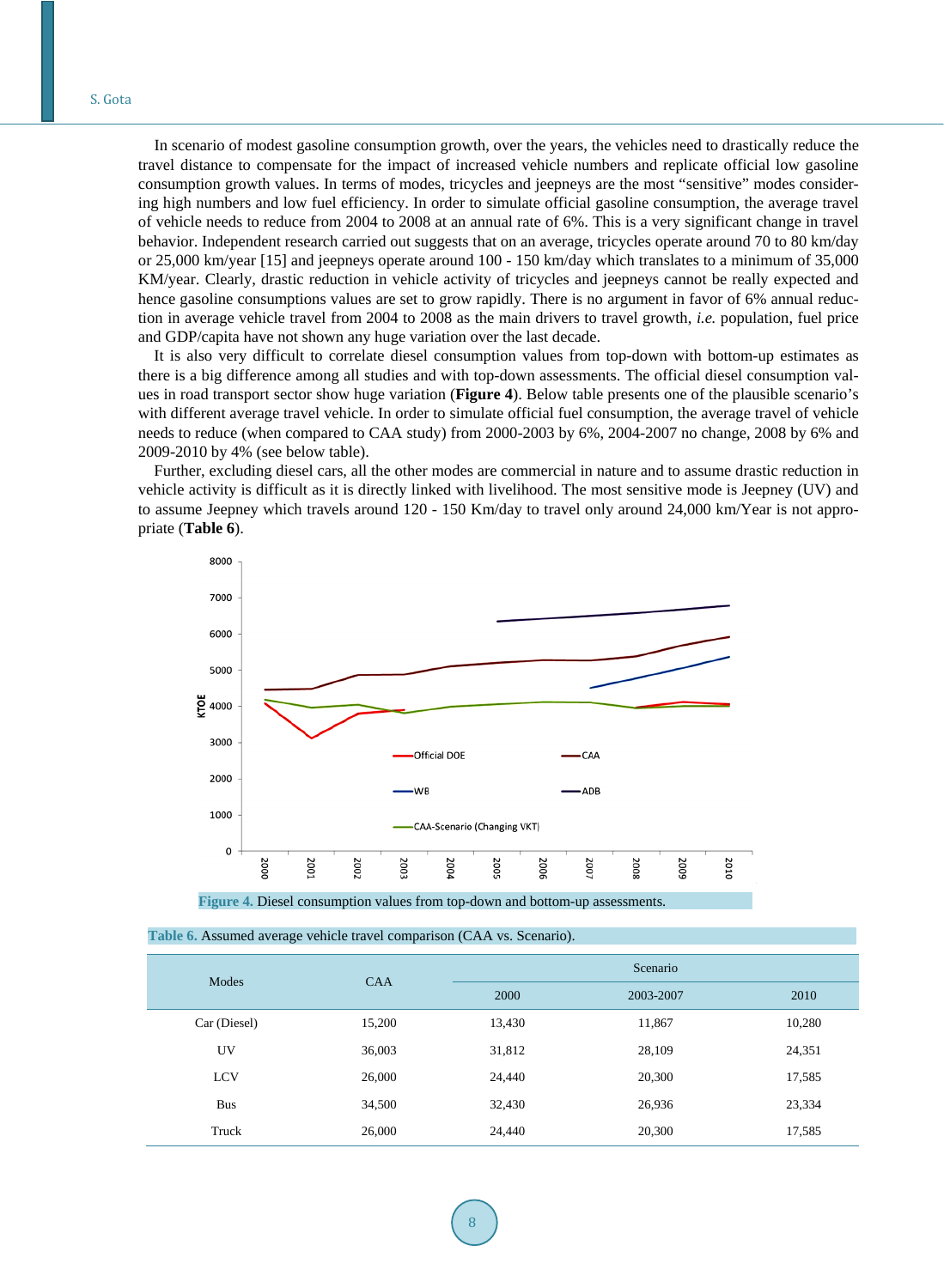Freight movement on roads is powered by diesel. Freight movement is growing fast with demand outstripping truck supply. Increased freight movement and demand for road freight would call for increased diesel consumption and thus to assume that diesel consumption is stagnant in Philippines is not realistic. Also to assume Trucks travelling at 17,000 annual travel is not logical. In comparison, in countries like China and India, freight operators need to operate trucks for at least 50,000 kilometres annually in order to make profits.

Clearly, diesel consumption has increased in Philippines road transport sector and there can be no arguments in favour of diesel commercial vehicles reducing average annual travel by 4% - 6% over many years.

Combining all the top down and bottom up estimates and forecasts on Road transport  $CO<sub>2</sub>$  emissions results in single figure makes an interesting reading (**Figure 5**). General approach of top-down future projection of fuel consumption in Philippines is mainly by correlating vehicle growth intensity with official fuel consumption and by interpolating future vehicle growth using population and GDP forecasts. Since the vehicle number is correlated with lower values of fuel consumption based on misleading statistics, the estimates for future are lower when compared with normal bottom-up projections of extending the travel demand for future (linking vehicle ownership with GDP/capita) and computing fuel consumption and emissions.

By 2030, top down estimates project road transport  $CO_2$  emissions to be around 30 - 40 million tons while bottom-up estimates project around 80 - 100 million tons. The variation is more than 200% and a serious cause of concern as it impacts plans and strategies of two different ministries. DOE (energy) mainly focuses on topdown projections while DOTC (transport) focuses on bottom-up estimates.

#### **4.4. Comparison with Other Countries**

Using the fuel consumption values from top-down and correlating this with bottom-up travel demand would allow calculation of transport efficiencies, *i.e.* passenger transport efficiency g/pkm (grams of CO<sub>2</sub> per passenger kilometer travel) and freight transport efficiency  $g/km$  (grams of  $CO<sub>2</sub>$  per freight kilometer travel).

Philippines road transport efficiencies are showing rapid improvement in annual efficiency *i.e.* −1.9% (passenger) and −2.9% (freight) due to rapid increase in transport demand with modest growth in official fuel consumption values. The 2010 values for  $CO_2$  g/pkm and  $CO_2$  g/tkm are 29 and 63.

By comparing Philippines with other countries as estimated by ICCT [16], it can be observed that efficiency of Philippines transport sector is very high when compared with other countries. While passenger transport efficiency levels are reasonable to certain degree (*i.e.* comparison with India, China and Asia Pacific), freight transport efficiency is highest among the world which is an unrealistic conclusion. Country like Japan which has implemented a host of strategies to reduce travel demand and which has implemented stringent fuel economy standards has managed to improve annual passenger transport efficiency by −1.6% and annual freight transport efficiency by  $-1.4\%$ .



**Figure 5. Philippines road transport**  $CO<sub>2</sub>$  **emissions.**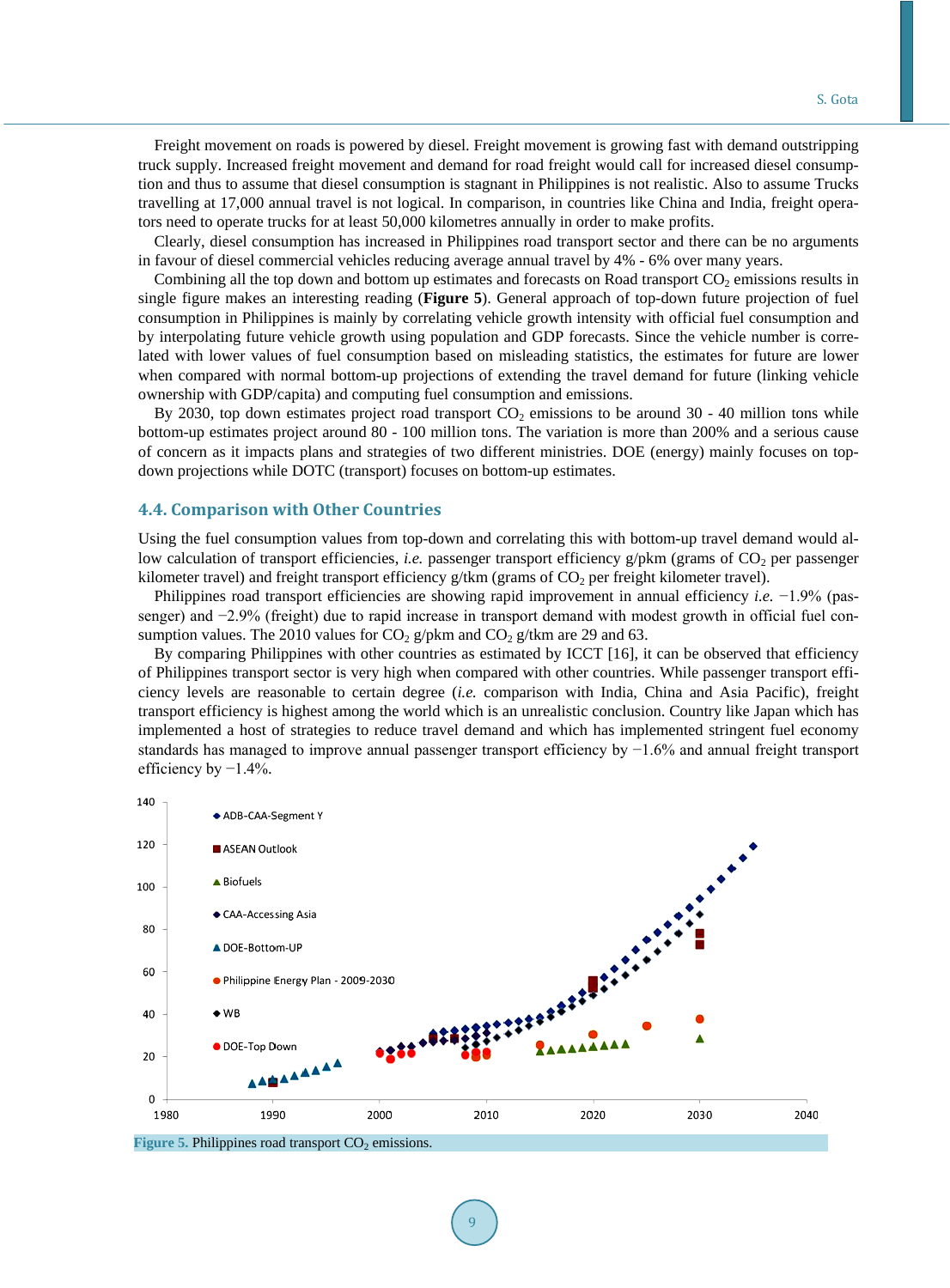# **5. Fuel Smuggling**

In terms of top-down data, the data for transport fuel consumption is predominantly dependent upon the time liness, accuracy and consistency of data provided by oil companies and other organizations. There are chances that fuel sales do not capture the impact of fuel smuggled into the system. Though, no hard scientific data exists on the quantum of fuel smuggling in Philippines, but experts agree on high magnitude of fuel smuggling in Philippines due to geographical location *i.e.* surrounded by countries with lower fuel price due to subsidies. Fuel smuggling in Philippines is carried out by using variety of methods such as-Small oil tankers load diesel or gasoline from a mother ship stationed in international waters, misdeclaration (declaring finished product as raw products), diversion and undervaluation of oil imparts to reduce taxes [17].

Petron Corporation, the country's largest oil company has reported that one out of every three litres of gasoline or diesel sold in the Philippines is smuggled [18] which can result in nearly 1 billion USD loss of revenues [19]. This is a very high estimate and serious loss to the economy. Government is now planning to constitute a high profile agency/task force to reduce fuel smuggling in the country and restrict importation of certain goods (such as fuel) at accredited ports.

A 33% of increase in fuel consumption can lead to proportionate increase in carbon emissions of transport sector and make Philippines transport sector more fossil fuel and carbon intensive. Based on earlier discussions, there are chances that more diesel is smuggled inside Philippines when compared with gasoline as diesel consumption is stagnant while gasoline consumption is showing some increase.

## **6. Conclusions**

Top down estimates are not realistic with ground conditions in Philippines. With increasing vehicle sales, no restrictions to travel activity and without implementation of fuel economy targets, fuel consumption increase cannot be expected to be modest. Philippines have not yet implemented fuel economy standards nor has it implemented very aggressive "avoid" and "shift" strategies.

Clearly, the official statistics on road transport fuel consumption do not provide enough justification and insights on the implication of the growing travel demand on fuel consumption and carbon emissions. Among the fuel types, the variation between top-down and bottom-up is much more intensive in diesel when compared with gasoline.

Current modeling done by Department of Energy and Department of Transportation and Communications [2] point to different conclusions with regards to energy consumption projections in transport sector. There needs to greater collaboration between DOE and DOTC in addressing the growth in fuel consumption as it may impact plans and strategies of each organization. Targets being set against unrealistic fuel consumption values may not be productive for transport sector in Philippines.

Bottom-up estimates can be made much more reliable by providing good data especially on tricycles, jeepneys and trucks. These are the most sensitive modes in terms of fuel consumption. In longer term, Philippines need to provide a baseline on fuel efficiency values and travel activity based on vehicle sales. For planning vehicle fuel economy targets this data would be critical.

## **Acknowledgements**

This work is supported by the Lee Schipper Memorial Foundation/WRI Fund. Author would like to acknowledge support by Clean Air Asia for providing data and Mr. Stefan Bakker and Mr. Bert Fabian for review support.

#### **References**

- [1] Department of Energy, Philippines (2012) Total Final Energy Consumption by Sector. <http://www.doe.gov.ph/policy-planning/key-energy-statistics-2010/1234-energy-consumption2>
- [2] Department of Energy, Philippines (2011) Clean Technology Fund (CTF) Country Investment Plan (CIP) for the Philippines.

[http://www.doe.gov.ph/doe\\_files/pdf/Researchers\\_Reports/CTF%20Investment%20Plan%20Philippines%20final.pdf](http://www.doe.gov.ph/doe_files/pdf/Researchers_Reports/CTF%20Investment%20Plan%20Philippines%20final.pdf)

[3] Schipper, L. and Marie-Lilliu, C. (1999) Transportation and CO<sub>2</sub> Emissions: Flexing the Link a Path for the World Bank. World Bank Environmentally and Socially Sustainable Development.